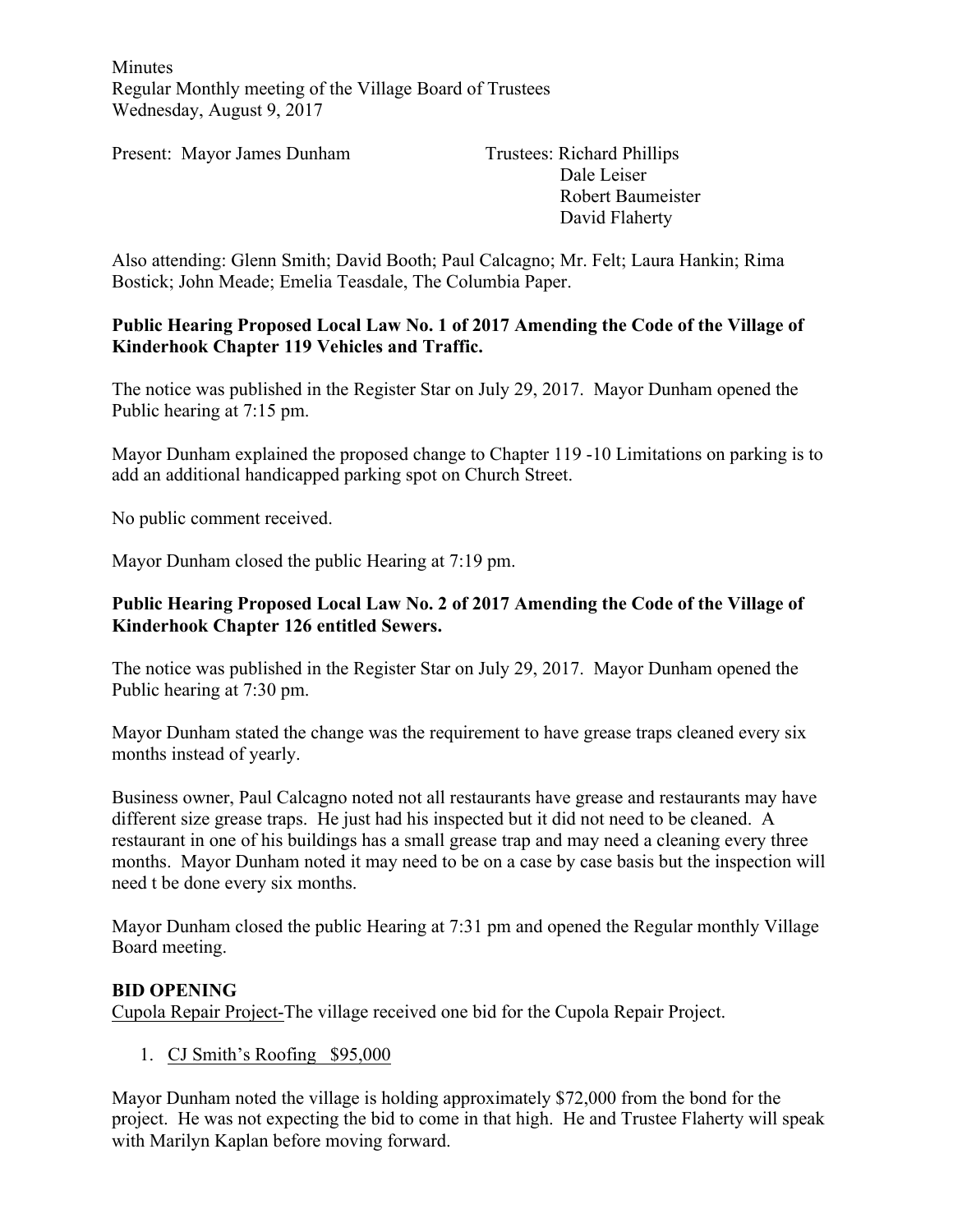# **TAXPAYER TIME**

Rima Bostick requested the village board consider placing all documentation the village board may review during a meeting pertaining to the agenda items on the village website before the village board meeting. She would like the opportunity to review the documentation before coming to a meeting to assist her in any questions or comments she may have.

## **MINUTES**

A motion made by Trustee Phillips approving the minutes of July 12, 2017 Regular monthly meeting; seconded by Trustee Baumeister. All voted "aye".

## **BUDGET AMENDMENTS**

*General Fund* FROM TO AMOUNT A.5110.4 Street Maintenance A.85620.4 Shade Trees Contractual \$400.00

# **ABSTRACT**

A motion made by Trustee Baumeister approving the abstract in the amount of \$40,995.00; seconded by Trustee Flaherty. All voted "aye".

# **TREASURER'S REPORT**

Trustee Phillips made a motion approving the monthly Treasurer's Report; seconded by Trustee Leiser. All voted "aye".

The village of Kinderhook's Annual Financial Report was filed with the State Comptroller's office on July 28, 2017. Each Village Board member was given a copy for their review.

Trustee Phillips thanked Clerk/Treasurer Heeder for submitting the AUD in a timely manner.

## **FIRE DEPARTMENT**

Chief Eisen was unable to attend the meeting but he submitted the monthly fire report to the village office earlier in the day. Three calls, two drills and four details.

Trustee Phillips reported the firemen installed an A/C unit with two split one in the meeting room and the other in the basement. They purchased and installed the unit with their funds and volunteer work at no cost to the taxpayers.

Multi family/apartment housing inspection-Inspections of two major apartment houses were completed. Glenn requested the property owners address two property maintenance issues and they have complied. He will be completing inspections on the other multifamily buildings and will be adding them to his monthly report to the village board. He also completed the annual inspection of the day care center at the Cornerstone Fellowship Church. When available Larry Eisen, Fire Chief will attend inspections.

#### **DPW**

Dave reported several items completed by the DPW this month are: pressure washing of the ramp at fire house, repairing of water line at 9 William Street, replacing meters, equipment maintenance of village trucks, mowing, weeding, installing new lights with cages at the pavilion, and sanding and painting of the leaf box. Moving forward Dave would like to complete paving and a drywell on Cortland. Several drywells need to be raised.

Wells- Well #3 was completed the new pump was installed last Thursday.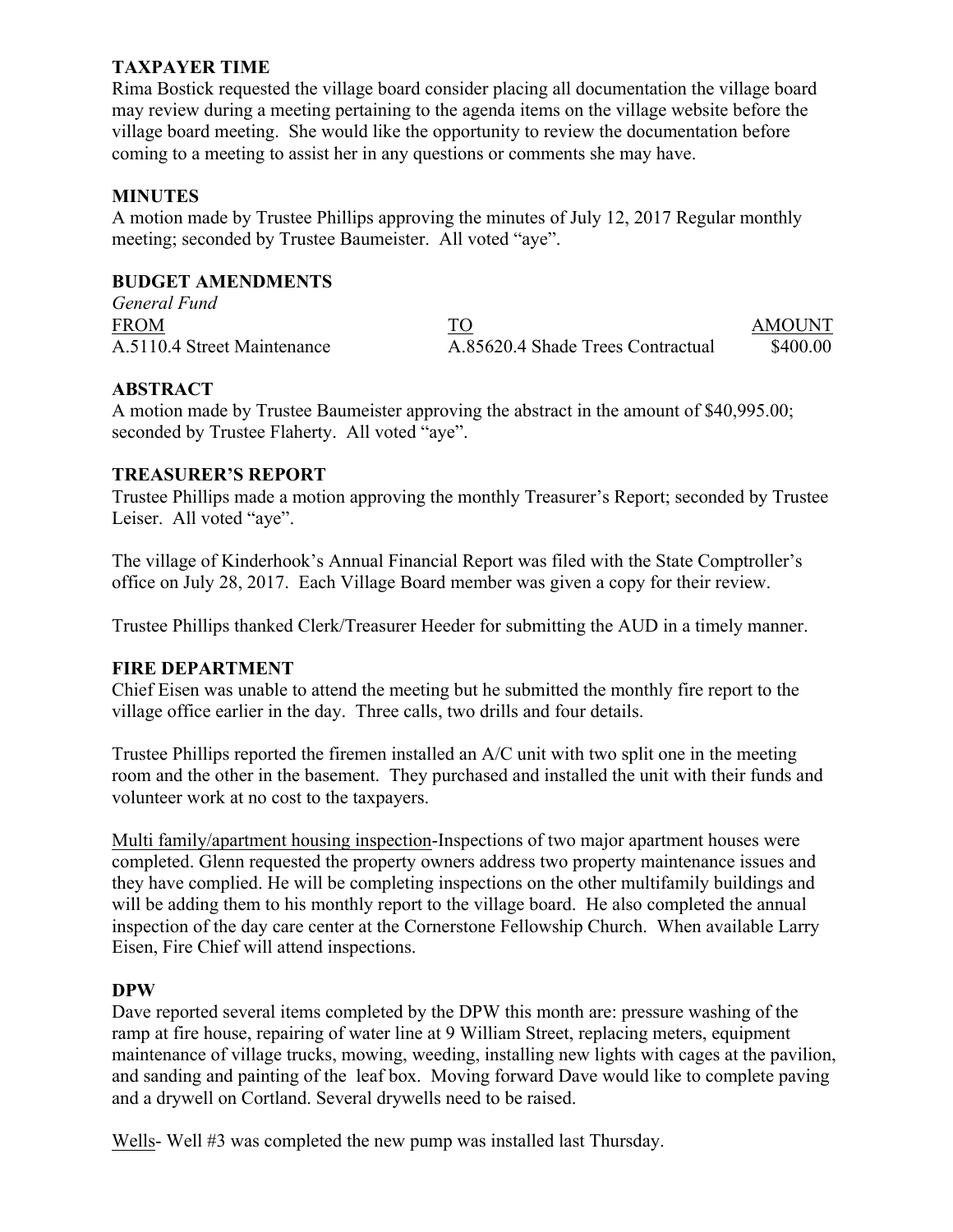William Street Design-The village has a signed contract with Hudson Valley Engineering for the reconstruction of William Street including the water lines.

New Truck-Trustee Leiser noted the amount of the truck, box, and plow is approximately \$79,603.00. He placed \$10,000 in the current fiscal budget and he would like to take \$10,000 from fund balance to put \$20,000 down and finance the remainder. Key Financial gave Trustee Leiser an interest rate of 3.97% for the entire amount and 4.4% with \$20,000 down. Key Government can become a revolving loan/lease for equipment. Kinderhook Bank gave an interest rate of 2.28%. Either financial institute will need the bond attorney involved for the closing.

Resolution for the purchase of a new truck

Resolution by: Trustee Robert Baumeister;

Seconded by: Trustee David Flaherty.

WHEREAS, the Village of Kinderhook Board of Trustees has determined that one of the heavy plow trucks utilized by the Village has frame damage due to age and rust and is no longer suitable for use hauling materials or snow and ice removal; and

WHEREAS, the Village of Kinderhook Board of Trustees has determined that the existing truck fleet is not adequate to service the Village and acquisition of a used or aged truck is not in the best interest of the residents, finding the acquisition of a new truck is in the best interest of the Village; and

WHEREAS, to acquire and prepare a new truck for service takes three to four months of lead time, making the acquisition of a replacement truck an emergent situation to have a truck inservice by the start of the 2017 snow and ice removal season; and

WHEREAS, the Village of Kinderhook Board of Trustees has located a new 2016 International truck ready for purchase from state contract, exempt from the formal bidding requirements of New York General Obligations § 103; and

WHEREAS, the 2016 International truck chassis will need to be fit-up with a box, plow and equipment suitable for service to the Village of Kinderhook; and

WHEREAS, the Village has obtained three quotes for the box, plow and equipment necessary to fit-up the truck for service as follows: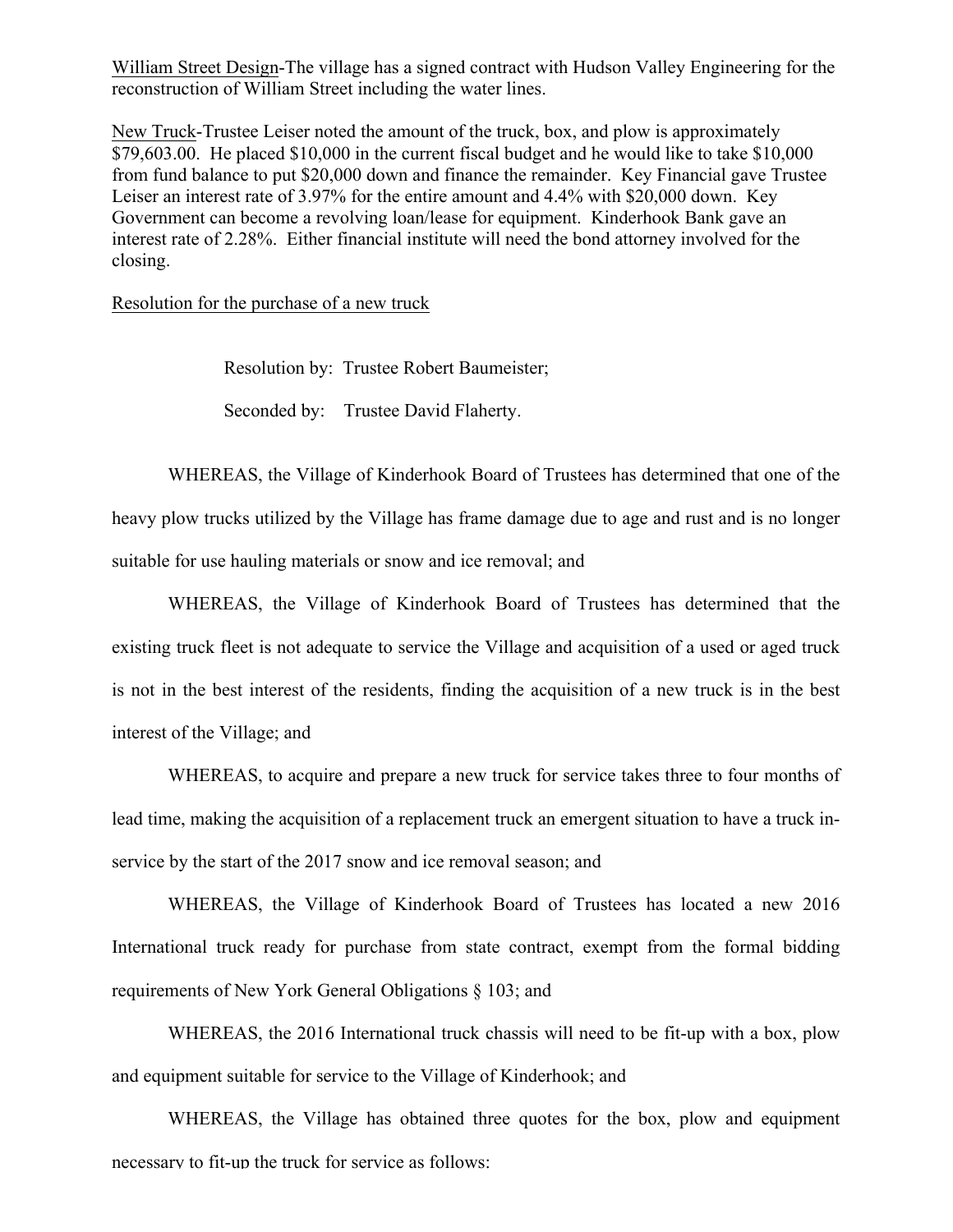- 1. De Janna: at a cost of \$21,635.00 (did not bid on side wing).
- 2. Trius: at a cost of \$29,576.00.
- 3. T&T Sales: at a cost of \$29,085.00.

WHEREAS, the Village of Kinderhook Board of Trustees recognizes in such a situation, there is a permitted exception to formal bidding and procurement requirements. New York General Municipal Law § 103(4) expressly states "in the case of a public emergency arising out of an accident or other unforeseen occurrence or condition whereby circumstances affecting public buildings, public property or the life, health, safety or property of the inhabitants of a political subdivision or district therein, require immediate action which cannot await competitive bidding, contracts for public work or the purchase of supplies, material or equipment may be let by the appropriate officer, board or agency of a political subdivision or district therein."

NOW, THEREFORE, BE IT RESOLVED that the Village of Kinderhook Board of Trustees deems the need for a replacement truck and procurement of the box, plow and equipment necessary to fit-up the truck emergent due to the unforeseen damage to the existing truck, the board herein finding that time required to fit-up the truck places the final delivery into the fall season, where snow and ice removal is necessary, and to await formal procurement could imperil the life, health, safety or property of the inhabitants of the Village of Kinderhook; and be it further

RESOLVED that based upon the foregoing, the Mayor is authorized to execute any contracts, purchase orders or other related documents to acquire the 2016 International Truck and to have such truck fit-up for service by  $T \& T$  Sales, pursuant to the quote obtained above.

Upon question of the foregoing Resolution, the following Board members voted "Aye" in favor of the Resolution: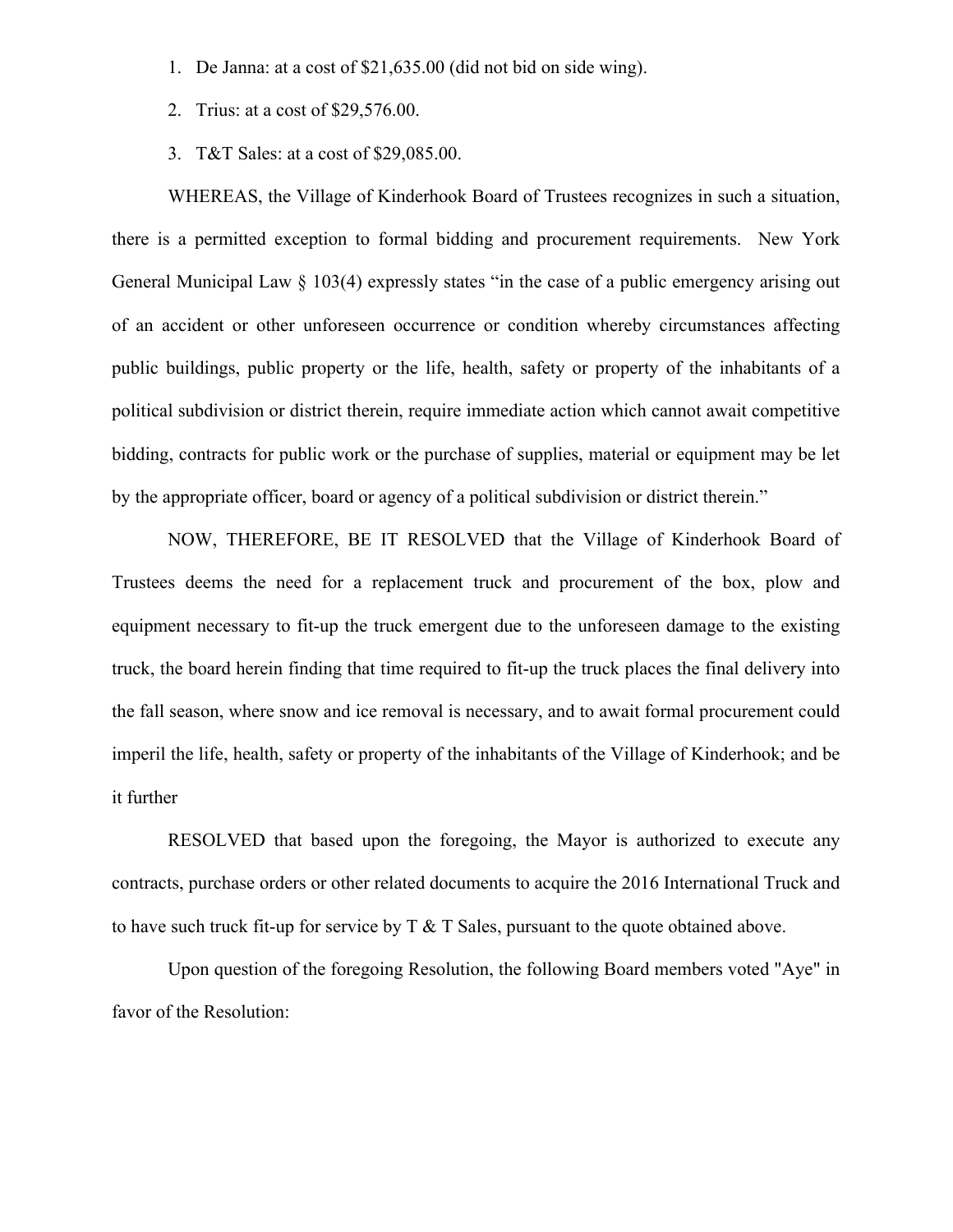Mayor James C. Dunham; Trustee Richard Phillips; Trustee Dale R. Leiser; Trustee Robert Baumeister; and David Flaherty. The following Board members voted "No" in opposition

\_\_\_\_\_\_\_\_\_\_\_\_\_\_\_\_\_\_\_\_\_\_\_\_\_\_\_\_\_\_\_\_\_\_\_\_\_\_\_\_\_; and

 $\mathcal{L}_\mathcal{L} = \mathcal{L}_\mathcal{L} = \mathcal{L}_\mathcal{L} = \mathcal{L}_\mathcal{L} = \mathcal{L}_\mathcal{L} = \mathcal{L}_\mathcal{L} = \mathcal{L}_\mathcal{L} = \mathcal{L}_\mathcal{L} = \mathcal{L}_\mathcal{L} = \mathcal{L}_\mathcal{L} = \mathcal{L}_\mathcal{L} = \mathcal{L}_\mathcal{L} = \mathcal{L}_\mathcal{L} = \mathcal{L}_\mathcal{L} = \mathcal{L}_\mathcal{L} = \mathcal{L}_\mathcal{L} = \mathcal{L}_\mathcal{L}$ 

The Resolution having been approved by a majority of the Village Board, the same was declared duly adopted by the Mayor of the Village of Kinderhook.

Dated: August  $9, 2017$ 

Nicole H. Heeder, Village Clerk Village of Kinderhook

Rothermel Extension paving- Paving quotes were received earlier in the year for 1" paving. Mayor Dunham is trying to accumulate two years of CHIPS money to assist with the William Street project. A motion made by Mayor Dunham to move forward with Colarusso to complete 1" of paving on Rothermel Extension for \$18,478.50 on state contract; seconded by Trustee Phillips. All voted "aye".

## **CODE ENFORCEMENT OFFICER**

The CEO/ZEO's monthly report was received with 8 permits issued and \$1,125.00 fees collected. He met with Ed Coons of the Health Department and did a site visit to the CaroVail site. They spoke with DEC on all chemicals on site. They do not store any pesticide on site. They were requested to remove a pile of lime that was exposed to the outside elements. CaroVail was gracious and did so and gave them a list of all agriculture chemicals on site.

## **TREES**

thereto:

Site distance- The village DPW trimmed areas in the village where there were site distance issues, one being at the end of William Street. This was a sight distance issue coming out of William Street ont Hudson Street

Resident Rima Bostick stated when the village changed the configuration of the William Street the village caused the sight issue. Glenn stated it was the planting of the trees in the right away that is causing the sight issues as vehicles are trying to pull out of William Street.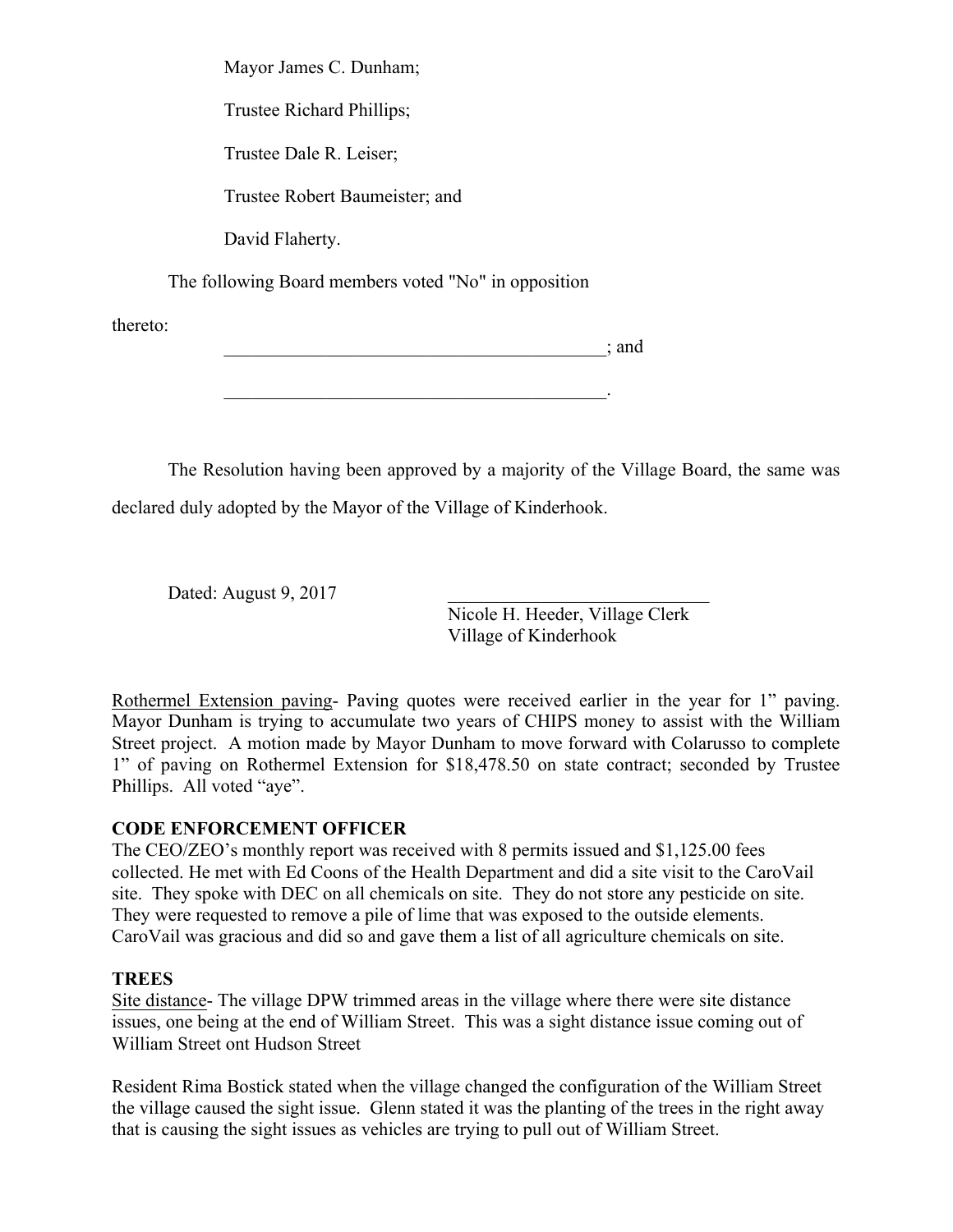Rima requested the village put the road back where it was, then there will be no issue. She stated the traffic calming plan was for residents to plant greenery to assist in the slowing of traffic. She feels the village is spending money to increase traffic. The village is inviting people to come to the village to walk and bike in the village. She invited Glenn and Mayor Dunham down to show them where the trees would be planted if the road was not reconfigured.

Village Property- Onderdonk completed the contract to remove and or trim several trees in the village. (Catskill View, DPW garage, playground, tree in front of Scott's barber shop)

# **TRAFFIC CALMING STUDY**

The State Police and Sheriff's office has monitored several village roads once/twice a week. They have given four tickets total. Mayor Dunham believes their presence has assisted in the reduction of speed. Mayor Dunham budgeted monies for WSP to come back and place the ATR monitoring cables in the road. He would like to sign a contract with WSP at \$600 a placement. Rima Bostick requested to have another placement south of William Street. She offered to pay for the extra placement between Jarvis Lane and William Street. Mayor Dunham noted the placement in the same area will show a comparison. A motion made by Trustee Phillips; seconded by Trustee Flaherty to have Mayor Dunham sign a contract with WSP for the placement of 5 monitors for comparison and one additional for information at the request of Rima Bostick. All voted "aye".

Variable speed sign-Mayor Dunham is looking at a variable speed sign.

# **CLIMATE SMART COMMUNITIES TASKS FORCE**

Bottle and Can Recycling: A motion made by Trustee Phillips to allow Clynk bags in the village office for non for profits that pertain to the village; seconded by Trustee Flaherty. All voted "aye".

Benchmarking- Intern, Megan Kirby, completed inputting the data from the electrical and oil usage from village buildings' 2015 through 2017. The data will be used to monitor and compare the village's energy usage and greenhouse gas emissions year to year.

Climate Smart Communities Certification: The village is listed as a registered Climate Smart Community with the NYS DEC. The village has accumulated 65 points towards the 120 points needed for certification. The committee is working towards additional actions that can be done to reach the 120 points.

Electric Vehicle Charging Station: The committee is working on designs of charging stations that have been installed in historic districts in other municipalities to be presented to the village board in the future.

## **PROPOSED LOCAL LAWS NO. 1 and No. 2 of 2017**

A motion made by Trustee Flaherty to approve Local Law #1of 2017 to amend the Code of the Village of Kinderhook in relation to parking; seconded by Trustee Phillips. All voted "aye".

A motion made by Trustee Baumeister to adopt Local Law #2 of 2017 to amend the Code of the Village of Kinderhook Chapter 126 entitled Sewers; seconded by Trustee Flaherty. All voted "aye".

**INSURANCE**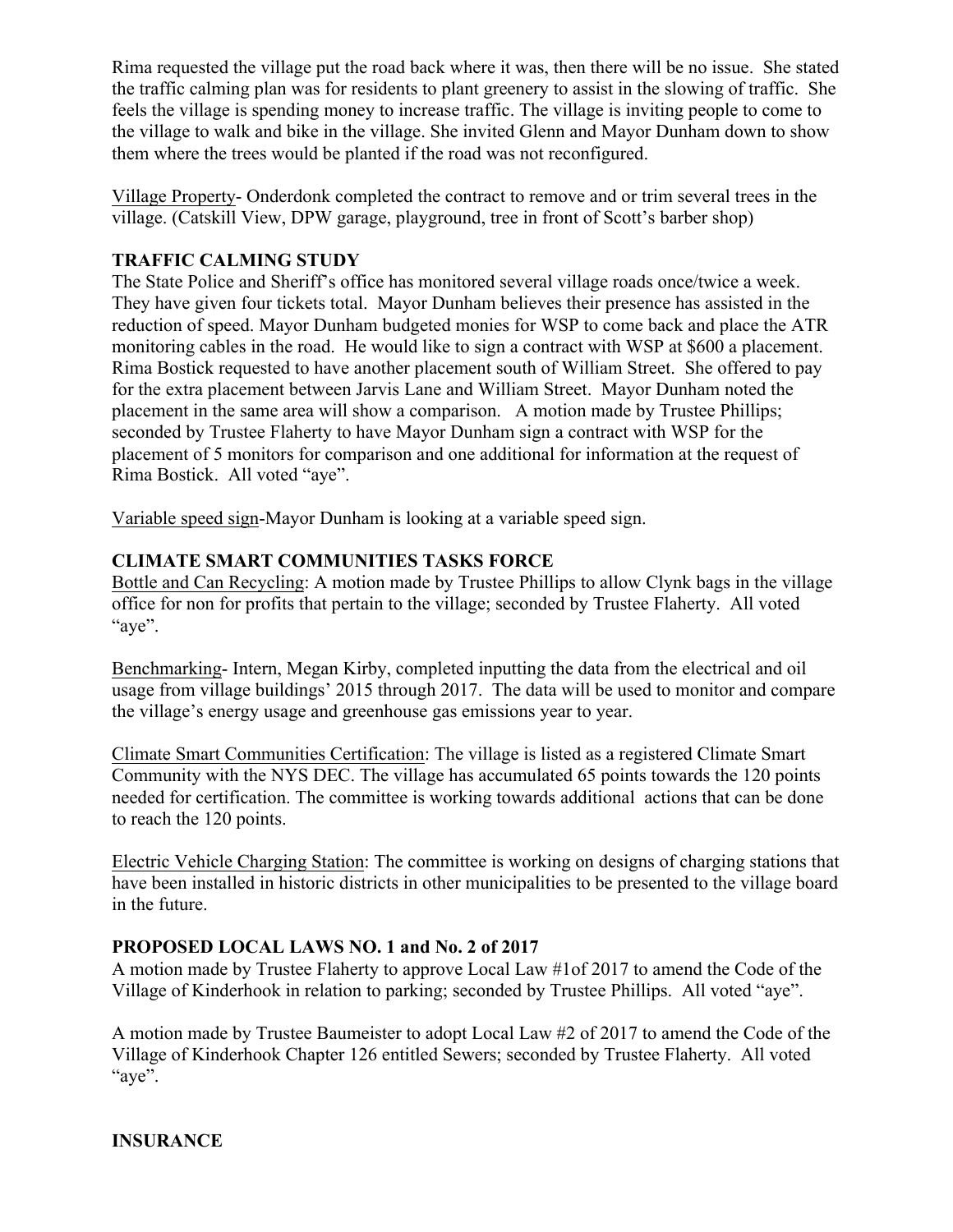DPW Cost for Fire- The fire alarm at the garage was paid for from the last insurance check. Insurance and the DPW garage may come off the agenda moving forward.

## **ZONING BOARD**

Minutes of the May 22, 2017 meeting was approved. They would like to have Glenn be the clearing house for all information to be submitted to the board.

#### **PLANNING BOARD**

Solar Panel Regulations- One last review of the solar regulations by the planning board before submittal to the village board for public hearing.

Pod Regulations-The committee is working on the pod regulations.

## **HISTORIC PRESERVATION COMMISSION**

Mayor Dunham and Trustee Flaherty will go before the HPC for the new village hall signs and for the proposed work on the cupola.

## **ECONOMIC DEVELOPMENT DIRECTOR**

The EDC Director's monthly report was received.

Lighting Study-A presentation will be given to the village board at the September village board meeting at 8:00 pm.

Kinderhook Creek Recreational Use Study-Greenway Grant Resolution: Mayor Dunham will meet with all the municipalities involved next Thursday at the Village Hall to discuss all cost involved to each municipality if the grant is awarded.

Resolution by: David Flaherty;

Seconded by: Robert Baumeister.

WHEREAS, the Village of Kinderhook is applying to the Hudson River Valley Greenway

for a grant under the Greenway Communities Grant Program for a project entitled "Kinderhook

Creek Recreational Use Study, Phase I" to be located in the Village of Kinderhook; and

WHEREAS, the grant application requires the applicant municipality to obtain the approval/endorsement of the governing body of the municipality or municipalities in which the project will be located.

NOW, THEREFORE, BE IT RESOLVED that the governing board of the Village of Kinderhook hereby does approve and endorse the application for a grant under the Greenway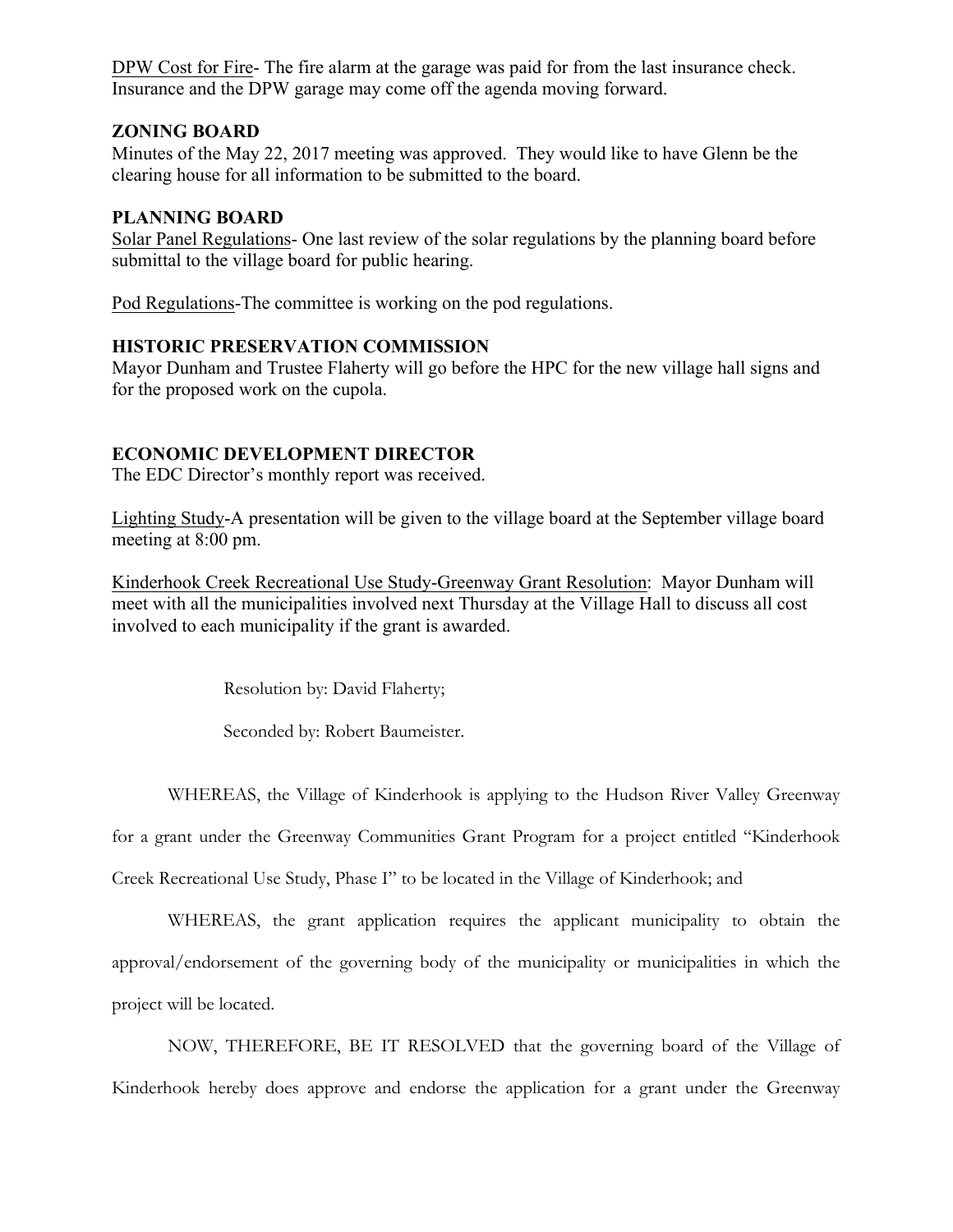Communities Grant Program, for a project known as "Kinderhook Creek Recreational Use Study, Phase I" and located within this community.

Upon question of the foregoing Resolution, the following Board members voted "Aye" in favor of the Resolution:

Mayor James C. Dunham;

Trustee Richard Phillips;

Trustee Dale R. Leiser;

Robert Baumeister; and

David Flaherty.

The following Board members voted "No" in opposition

\_\_\_\_\_\_\_\_\_\_\_\_\_\_\_\_\_\_\_\_\_\_\_\_\_\_\_\_\_\_\_\_\_\_\_\_\_\_\_\_\_.

thereto:

 $\Box$  and

The Resolution having been approved by a majority of the Village Board, the same was declared duly adopted by the Mayor of the Village of Kinderhook.

Dated: August 9, 2017

Nicole H. Heeder, Village Clerk Village of Kinderhook

6 History Walks- Ann Birckmayer lead a history walk that was free to the public and was streamed live at Kinderhook Library. The walk was well attended by approximately 45 people.

# **VILLAGE HALL**

Van Buren Hall-Mayor Dunham, Trustee Flaherty and Renee Shur will meet to discuss what needs to be done for better use of Van Buren Hall and prioritize the items for short term and long term with consideration of funds available.

Elevator/Lift- A small sign noting the elevator/lift will be purchased and installed on the village hall.

Signs-Mayor Dunham requested quotes from John Rielly and Saxton signs for new signs for the village hall. Saxton sign did not submit a quote. A motion made by Trustee Baumeister to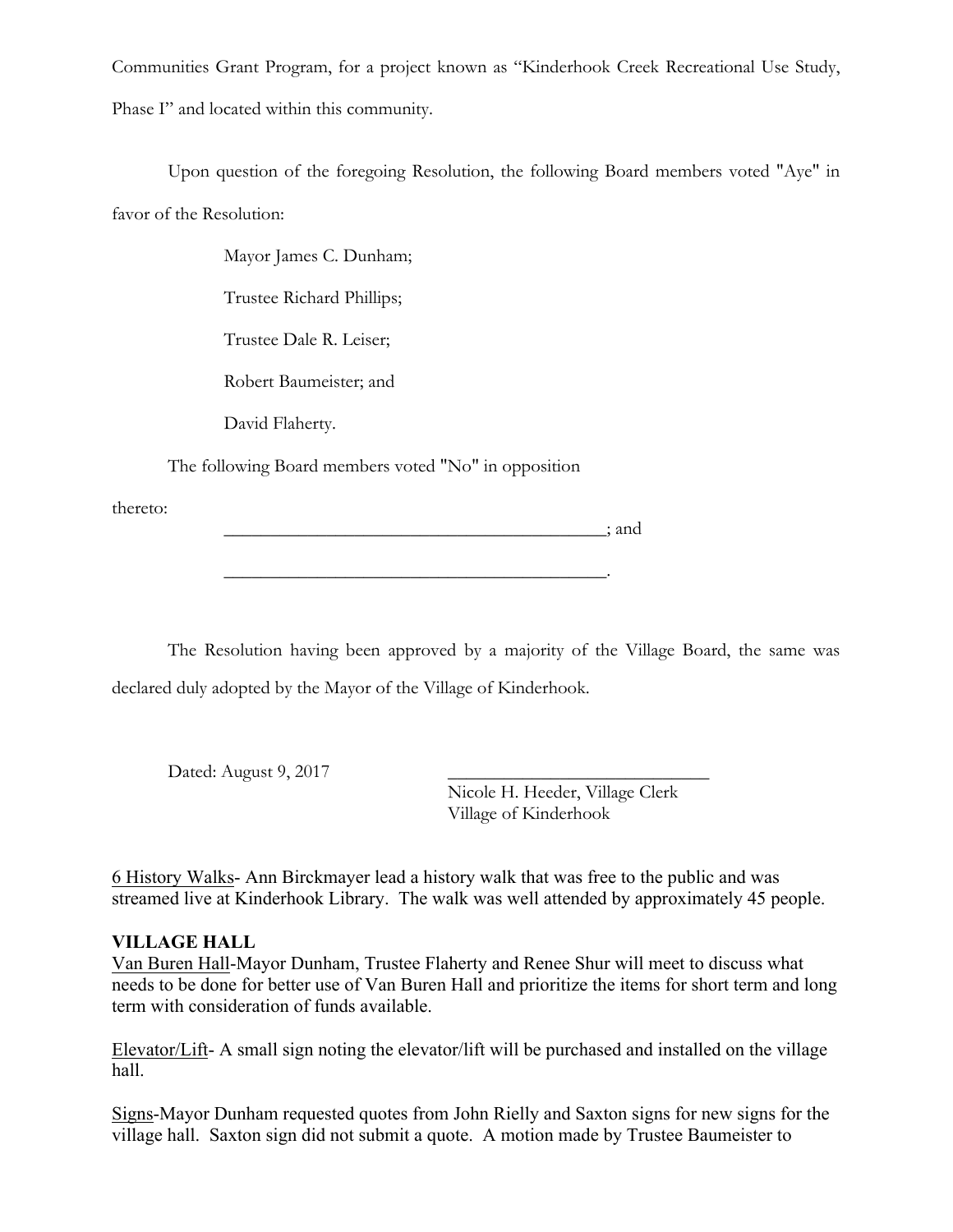purchase new signs for the Village Hall and State Troopers for \$750.00 and \$350.00 to install; seconded by Trustee Phillips. All voted "aye".

# **IT CONTRACT WITH COLUMBIA COUNTY**

A motion made by Trustee Flaherty to enter into an inter municipal agreement with Columbia County for IT services for a one year period; seconded by Trustee Phillips. All voted "aye".

## **UNPAID WATER, SEWER & TAX BILLS**

The balance in unpaid water is \$1,046.66 and unpaid sewer balance is \$5,159.86. Trustee Leiser will have late letters sent out.

Anti -Siphoning Valve-Mayor Dunham stated the reading of the pump has been low for the last two weeks. He will monitor for two weeks and speak with Emmons Pump concerning the antisiphoning valve.

#### **EMPIRE STATE TRAIL**

The Hudson River Valley Green-way will hold a public informational meeting at Ichabod Crane High school tomorrow night. He recommends anyone interested should attend.

## **SIDEWALK CHURCH STREET**

Regulations have changed and Jim feels a pedestrian access route from "The school" may need to be added. He believes they will be adding an elevator to the school. He will hold off on the sidewalk project until he reviews the regulations.

# **APPLICATIONS**

A motion made by Trustee Flaherty approving the following applications and pending insurance from Pegasus Mental Health; seconded by Trustee Phillips. All voted "aye".

- a. Mort's Maple is requesting to sell maple products Friday evenings during the Ghent Band
- b. Lorraine Michaels is requiting Van Buren Hall Friday evenings Sept- Nov for Ballroom dance classes; 5-9 pm
- c. Kinderhook Memorial Library is requesting Van Buren Hall on December 8th from 6-7:30 pm
- d. Kinderhook Memorial Library is requesting Van Buren Hall on Wednesday from 10-12 am for story hour
- e. Pegasus Mental Health requesting Martin Hall Tuesday evenings starting 9/5; 6-7:30 pm

## **RECREATION COMMISSION**

There was technical difficulty with the electric for the movie and sound system. When plugging in the equipment the vendor needs to use separate outlets. Annual Community Night will be Saturday, September 9, 2017 from 6-9 pm.

## **KBPA**

The Village Wide yard sale will be Saturday, September 9, 2017. If anyone wants to be on the map they may contact the village hall.

## **TAXPAYER TIME**

Trustee Flaherty requested Ron Knott install HEPA filters in the Village Hall and the State Troopers office.

Rima Bostick requested the village supply in good open government all the reports, contracts, local laws etc…online before a meeting. She requested notification of any changes to the local laws to be sent to her especially towards trees and bushes.